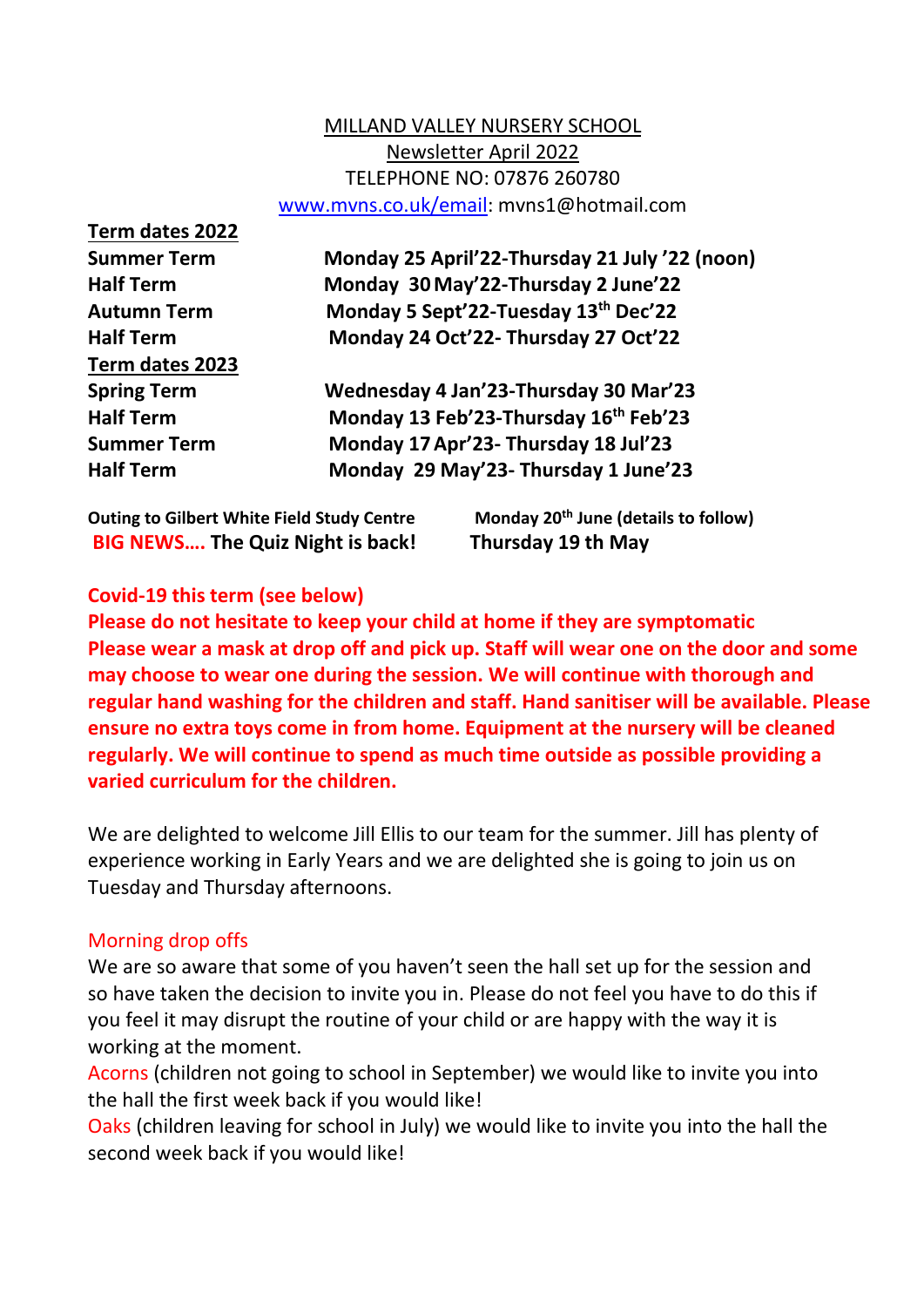# **Collecting children**

You will be able to come in to pick your child up and help them with their belongings. **Please wear a mask.** Please do not enter the toilet area, stay and chat to other parents inside or dawdle! We feel it is really important to slowly get back to this for the staff, children and families.

If you are not comfortable with this then we will of course, take your child to wash their hands and hand them too you on the door.

### **Music Sessions**

Music sessions are continuing on a Monday morning with the wonderful Shirley

### **CHANGE IN ROUTINE**

**If there is a change in routine regarding your child at nursery, i.e. someone else collecting at the end of the session, please let a member of staff know or phone the setting. PLEASE RING AND DO NOT EMAIL or TEXT US AS WE DO NOT HAVE TIME TO KEEP CHECKING FOR EMAILS AND TEXTS. Emails are fine for absences or things that are not immediate**

### **FEES**

## **Invoices are sent out at the start of each half term by email and we would ask you make payment promptly**.

The hourly rate is £7.25per hour.

Additional charges:

French on Tuesday morning for the Oaks £1.75 pw,

Monday Music session 10am for all children £1.75pw.

Woodworking Wednesday morning & Thursday pm for the Oaks £6 per term.

These charges are necessary to help us maintain the high standards we always strive to achieve at each session through training for our staff, resources and insurance etc. Please speak to Gill if you have any queries regarding your invoice.

Funded children (following their third birthday) are entitled to 15 hours per week of free nursery time. There is funding available for some two year olds, but there are clear guidelines on who is eligible  $-$ 

dependent on income. If you would like further information please speak to Sarah/Gill.

We are open 38 weeks per year. You can pay directly into our account via bacs – our bank details are: Santander, A/c Name: Milland Valley Nursery School, Sort Code: 09-06-66, A/c No.:40249735, Ref.: your child's name.

### **SESSION ROUTINE**

### **We will be using the main front wooden doors. Please queue round the side of the building, remembering social distancing at all times.**

While we will be meeting on a termly basis to discuss your child's wellbeing and progress , if there is anything that occurs that is of that day's concern and might affect the enjoyment of the session please don't hesitate to mention to the staff on the door or ask for a brief chat with a member of staff at drop off – e.g. not sleeping well, an upset or not eaten much breakfast…..

Your help and understanding is greatly appreciated.

**NO HOME TOYS AT NURSERY PLEASE** (unless it is your child's 'Focus week')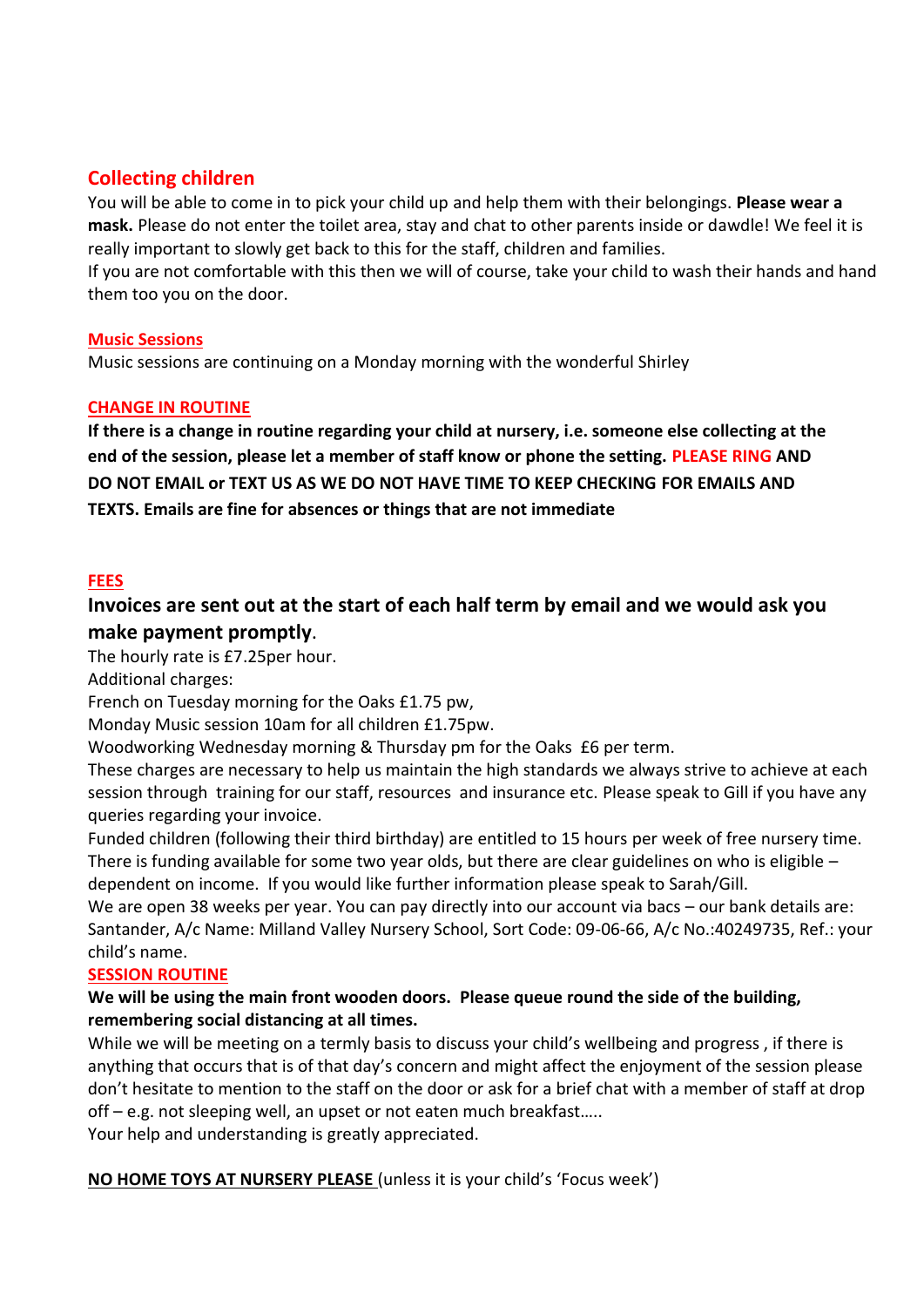### **ILLNESS**

**COVID-19** If your child is at all unwell, possibly showing signs of a temperature, cough, etc., please keep them at home and seek medical advice if necessary. If at all possible do a Lateral Flow Test. Please read our policy "Sick Child/Illness Policy". We would like to highlight the statement regarding children not returning to nursery for a minimum of 48hours after the last bout of sickness and/or diarrhoea. Please consider keeping them off for 48 hours if they have a temperature.

## **CLOTHING/PERSONAL POSSESSIONS** (ALL TO BE CONTAINED IN A BAG FOR LIFE TO ALLOW EASY ACCESS)

## **WINDOWS ARE KEPT OPEN DURING THE SESSION. Would you please ensure when needed, your child has very warm clothing and extra layers, such as a fleece, gilet to wear inside.**

Hopefully we will now need SUNHATS, named SUNCREAM and light long sleeve tops. Remember our patio is very sunny and we will endeavour as always, to provide plenty of shade when needed.

We do like to take the children out in the rain, but this is not possible if your child does not have a suitable hooded coat. **Please provide spare clothing for your child** including socks!

We are always there to help the children with their clothing, but it is important they gain independence in this area – please ensure your child is dressed appropriately.

### **WELLINGTON BOOTS ARE NEEDED EVERY DAY**.

We feel the 'bag for life' system is working so well.... In fact it is the only good thing to have come out of the covid epidemic!

# **\*\*\*ALL PERSONAL POSSESSIONS/CLOTHING MUST BE CLEARLY LABELLED** \*\*\*\* **Lunch boxes, water bottles, sun cream, coats and boots a priority.**

### **LUNCH BOXES**

### **Please check that your child's lunch box is clearly marked with their name. Sausages, grapes and tomatoes should all be cut in half down the length of the item.**

Due to the severity of food allergies, please ensure your child's lunch box does not contain any foods with a **nut** content, e.g., cereal, muesli bars etc. This will enable us to ensure there is no cross contamination. Your full cooperation would be appreciated. We would also remind you that in keeping with healthy eating PLEASE *DO NOT PUT SWEETS* in your child's lunch. Whilst we have no noticeboard, we are happy to help with lunch box suggestions

### **30 HOURS EXTENDED FUNDING**

## **If you are already claiming the extended funding, please check to see if you are in the "grace" period and need to renew your claim.**

The following link with help regarding the above extended funding.

### www.gov.uk/help-with-childcare-costs/free-childcare-and-education-for-2-to-4-year-olds

The extended 30 hours per week funding is available if both parents are working and earn the equivalent of 16 hours at the minimum wage per week currently £8.72p per hour (if you are a single parent and working you can also apply for the 30 hours) – there is an upper earnings limit of £100,000 per parent. The HMRC have a very good website regarding Early Years funding, together with a calculator to work out if you are eligible. Please let us know if you intend to claim the extra 15 hours.